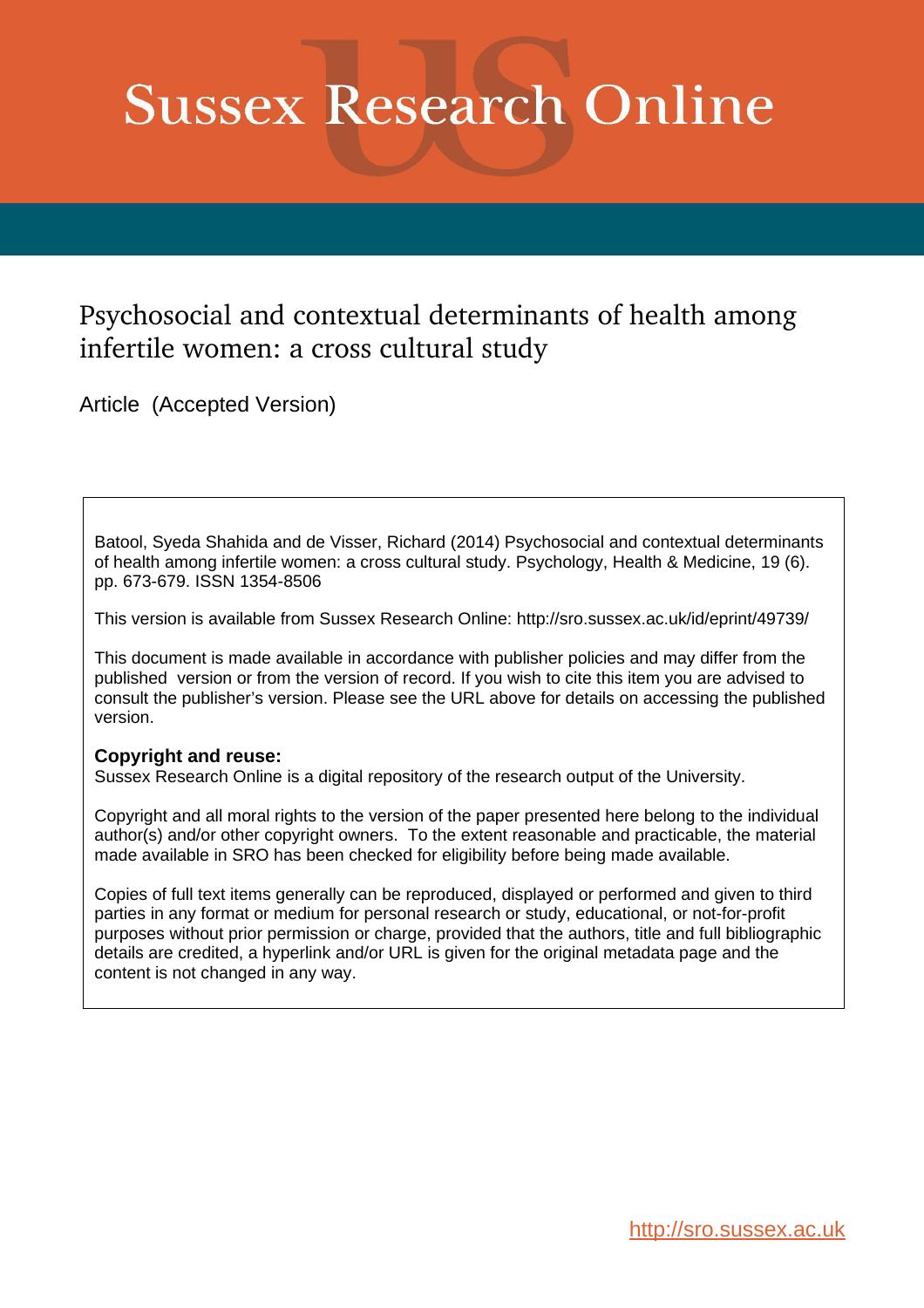accepted version of:

Batool, S.S. & de Visser, R.O. (in press). Psychosocial and Contextual Determinants of Health among Infertile Women: A Cross Cultural Study. Psychology, Health & Medicine. **note**: final published version may vary

#### **Abstract**

The purpose of this study was to assess the impact of emotional intelligence, social support and contextual factors on the general health of infertile women. A sample of involuntarily childless women aged 25-45 living in the UK ( $n = 148$ ) and Pakistan ( $n = 164$ ) completed a self-administered questionnaire. Although there were no significant differences in total scores on the General Health Questionnaire (GHQ), British women reported greater anxiety, insomnia and social dysfunction, and Pakistani women reported greater depression and somatic symptoms. Important differences in putative correlates of GHQ scores were found between the samples. British women reported significantly greater emotional satisfaction, greater satisfaction with medical information, greater satisfaction with medical care, and greater actual received support Pakistani women reported greater emotional intelligence. Regression analysis to identify correlates of higher GHQ scores revealed that greater received social support was a common correlate of better GHQ scores among British and Pakistan women. Additional correlates of better GHQ scores among British women were greater emotional intelligence and more emotional satisfaction in their relationships (overall  $R^2$  = ). Additional correlates among Pakistani women were greater education, greater perceived available social support, and a nuclear family system rather than an extended family (overall  $R^2$  = ). Results suggest that psychological facets of infertility should be addressed as part of a holistic approach to the care of infertile women. They highlight a need to improve social support and to incorporate emotional intelligence training in therapeutic interventions to improve the psychological well-being of infertile women.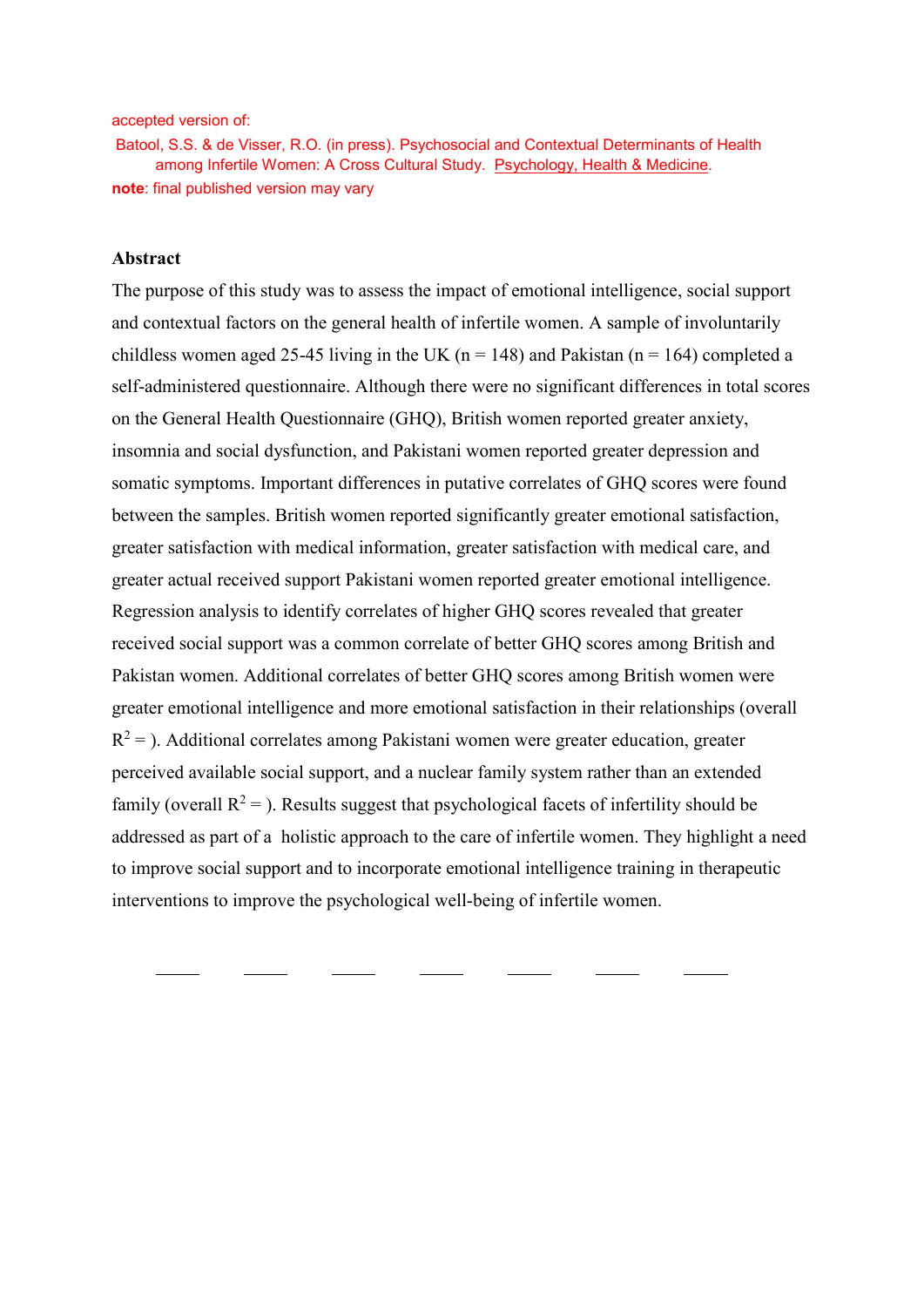In most societies a women's child bearing ability is closely linked to her status as a woman (Bos & vasn Rooij, 2007), so the condition of infertility may produce feelings of being unfeminine, unattractive, and worthless (Burns & Convington, 1999), and may increase the risk of developing mental health problems and relationship difficulties (Greil et al., 2010; Hinton, Kurinczuk & Ziebland, 2010; Khodakarami, Hashemi, Seddigh, Hamdiyeh, 2010; Klemetti, Raitanen, Sihvo, Saarni & Koponen, 2010). Couples whose culture emphasises the centrality of the parental role experience more emotional difficulties if confronted with fertility problems (Newton et al., 1999).

The adverse health effect of stressors such as infertility can be mediated by adaptive coping. Emotional intelligence (EI) is a reflection of competencies for handling stressful conditions, and is related to more adaptive stress responses ((Matthews, Zeidner & Roberts, 2004; Schutte et al, 1998). To date, no study has explored the importance of EI among infertile women, or its cross-cultural importance (Matthews et al., 2004).

Social support is an important interpersonal resource that is associated with lower levels of depression and anxiety among infertile women (Mahajan, Turnbull, Davies, Jindal, Briggs & Taplin 2009; Martins, Peterson, Almeida & Costa, 2011; Slade, O'Neill, Simpson & Lashen, 2007). There is a lack of cross-cultural research into social support in infertility.

It is also important to consider the influence of factors such as duration of infertility, and treatment experiences (Verhaak et al., 2001). The negative impact of infertility and its treatment may be associated with greater age, longer duration of infertility, lower education, and lower income (Drosdzol & Skrzypulec, 2008; Wang et al., 2007).

This study addresses van Balen & Inhorn's (2002) call to investigate infertility in varied global settings. The aim was to fill a knowledge gap by examining the role of social support, EI, and contextual factors in infertile women's well-being. Involuntary childlessness in western countries tends to be much more accepted, and its emotional and social consequences are less severe when compared to developing countries (Batool & de Visser, 2013; van Balen & Bos, 2009). Pakistani society places great emphasis on women's fertility, whereas in the UK child bearing is more a matter of choice and women often delay motherhood in pursuing higher education and careers (McDonnell, 2012).

#### **Method**

#### *Sample*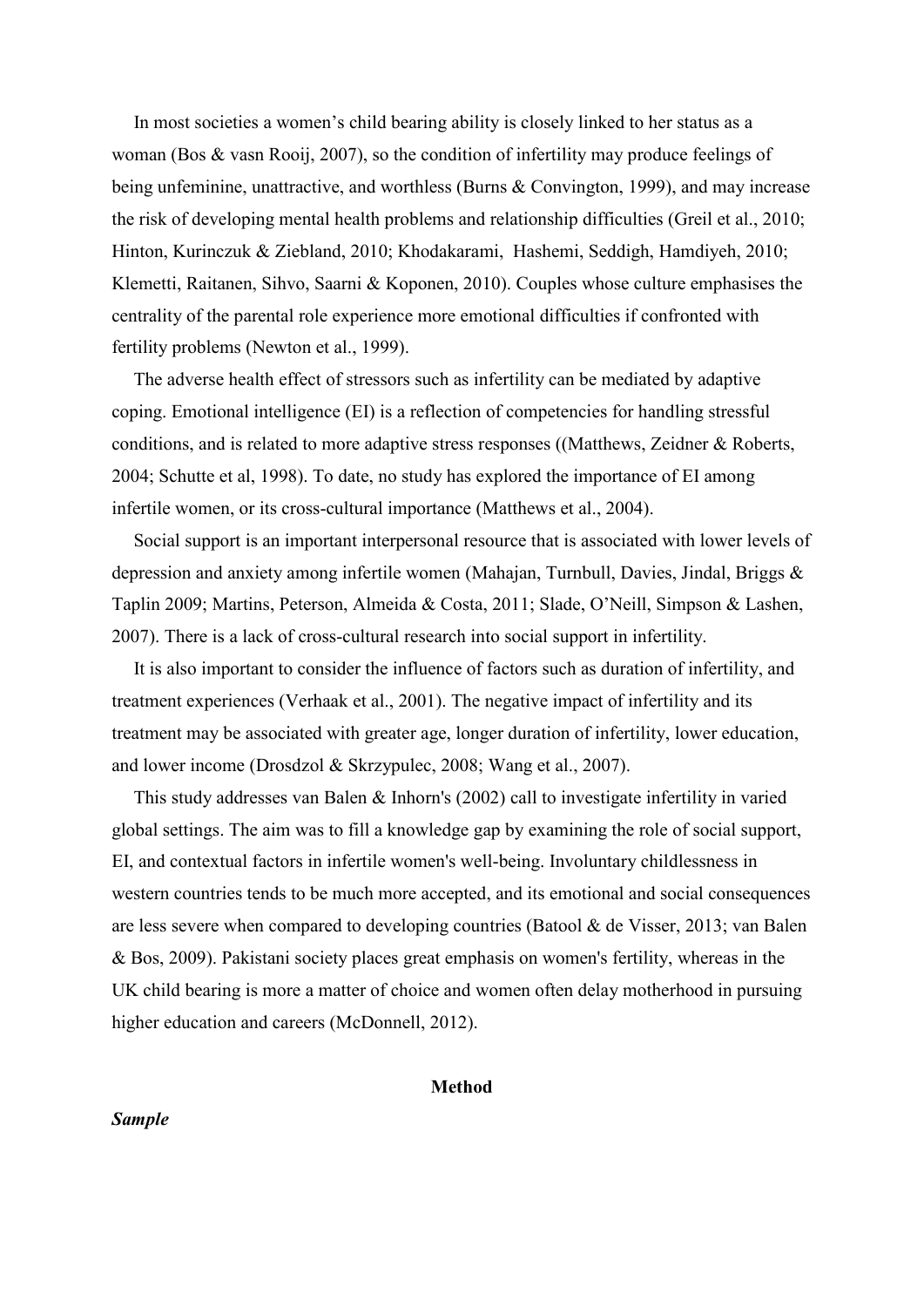The sample consisted of involuntarily childless British and Pakistani women with a medical diagnosis of primary infertility, and who had been in a relationship and trying to get pregnant for at least two years. The British sample comprised 148 infertile women aged 21- 45 (mean = 35.6): 38 completed an online survey after receiving an email about the study; 110 completed a paper questionnaire after a direct approach at a fertility clinic in Brighton, UK. All women lived with their partner, and 131 were married. The Pakistani sample comprised 164 infertile women aged 20-42 (mean = 32.5) approached at hospitals in Lahore, Pakistan. All were married: 82 lived with in-laws and 82 lived separately with their husbands. *Measures*

Age, education, relationship duration, living arrangements, and time since diagnosis were assessed via items constructed for this study. For other variables, permission was obtained from authors to translate scales from English to Urdu for use in Pakistan. Original scales were translated and back-translated by experts.

The key outcome variable was subjective well-being as assessed by the General Health Questionnaire (GHQ-28: Goldberg, 1978), which consists of four domains: Somatic Symptoms; Anxiety and Insomnia; Social Dysfunction; and Severe Depression. Higher scores indicate poorer psychological well-being (UK  $\alpha$  = .95, Pakistan  $\alpha$  = .93).

The Scale of Emotional Intelligence (Batool & Khalid, 2011) includes 56-items in 10 domains: interpersonal skill, self-regard, assertiveness, self-awareness, empathy, impulse control, flexibility, problem solving, stress tolerance, and optimism (e.g., "I see the positive aspect of circumstances"). Higher scores denote greater EI (UK  $\alpha$  = .78, Pakistan  $\alpha$  = .82).

Two of the six subscales of the Berlin Social Support Scale (Schwarzer & Schulz, 2000) were used: the 8-item Perceived Available Support (PAS) scale (e.g., "I know some people upon whom I can always rely"; UK  $\alpha$  = .93, Pakistan  $\alpha$  = .83), and the 15-item Actual Received Support (ARS) scale (e.g., "This person comforted me when I was feeling bad"; UK  $\alpha$  = .95; Pakistan  $\alpha$  = .91). Higher scores indicated greater PAS and ARS.

Two items assessed women's relationship satisfaction: "How [emotionally/physically] satisfying is your relationship with your partner?"; "How physically satisfying is your relationship with your partner?" (Richters, Grulich, de Visser, Smith & Rissel, 2003).

Three items measured satisfaction with medical care. The stem "How satisfied are you with the ...", was followed by: "amount of information you have received during treatment"; "emotional support you have received from your consultant?"; and "medical care you have received?". Higher scores indicated greater satisfaction.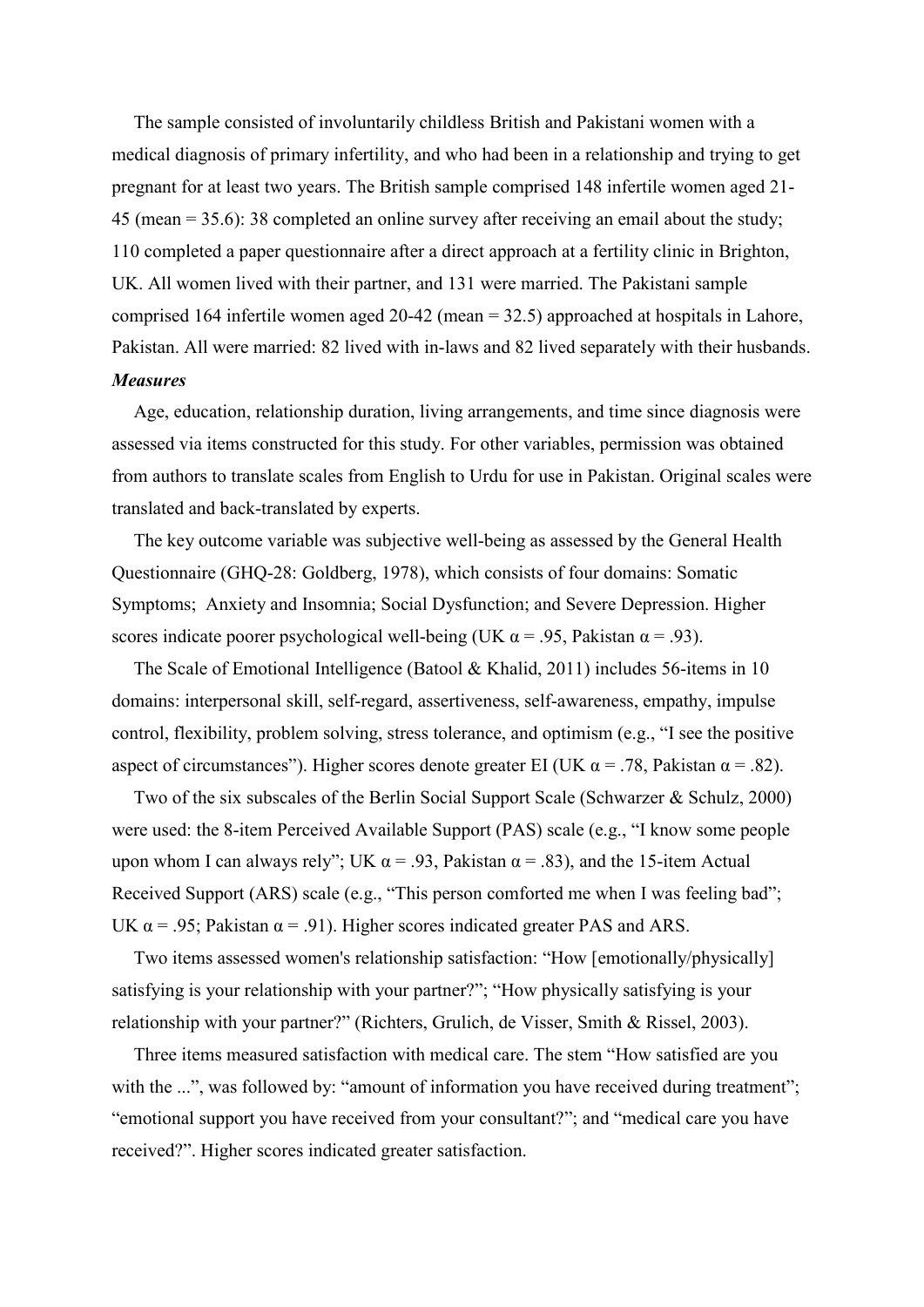#### *Procedure*

Ethical approval was granted by the host institutions in Pakistan and the UK, and permission obtained from hospital clinics. Women attending infertility clinics who responded to a request to participate received a questionnaire which they could complete and return on the day or mail to the researchers. In the UK, additional women were recruited online via an Infertility UK forum. All participants gave informed consent. Data were collected January - April 2012 in Pakistan and between October 2012 and February 2013 in the UK.

#### **Results**

Table 1 shows that British and Pakistani women were significantly different on several variables. British women had significantly greater: age; emotional satisfaction, satisfaction with medical information, satisfaction with medical care, and ARS. The differences in medical satisfaction indicated "large" effect sizes. There were no significant differences in overall GHQ scores, but British women reported greater anxiety/insomnia and greater social dysfunction, and Pakistani women reported greater depression and somatic symptoms. Pakistani women who lived with their partner in an extended family had poorer health than those who lived in separately as a couple  $(t_{(162)} = 4.24, p \le 0.01)$ .

Table 2 shows that in both samples, poorer health was associated with lower scores on: EI, PAS, and ARS, emotional satisfaction, satisfaction with medical information, satisfaction with emotional support. Among British women only, poorer health was associated with lower satisfaction with medical care. Among Pakistani women only, poorer health was associated with lower education and lower income.

Regression analyses with forward selection of variable identified three significant multivariate correlates of poorer well-being among British women (Table 3): lower EI, less ARS, and less emotional satisfaction in dyadic relationship. Among Pakistani women, there were four significant correlates of lower GHQ scores: less ARS; lower education; lower PAS; and having an extended family system rather than a "nuclear" relationship (Table 3).

#### **Discussion**

The results accord with a view of infertility as a socially constructed experience (Greil, 1997). They extend current knowledge by challenging the idea that the emotional and social consequences of infertility are less for women in the West than in developing countries (van Balen & Bos, 2009).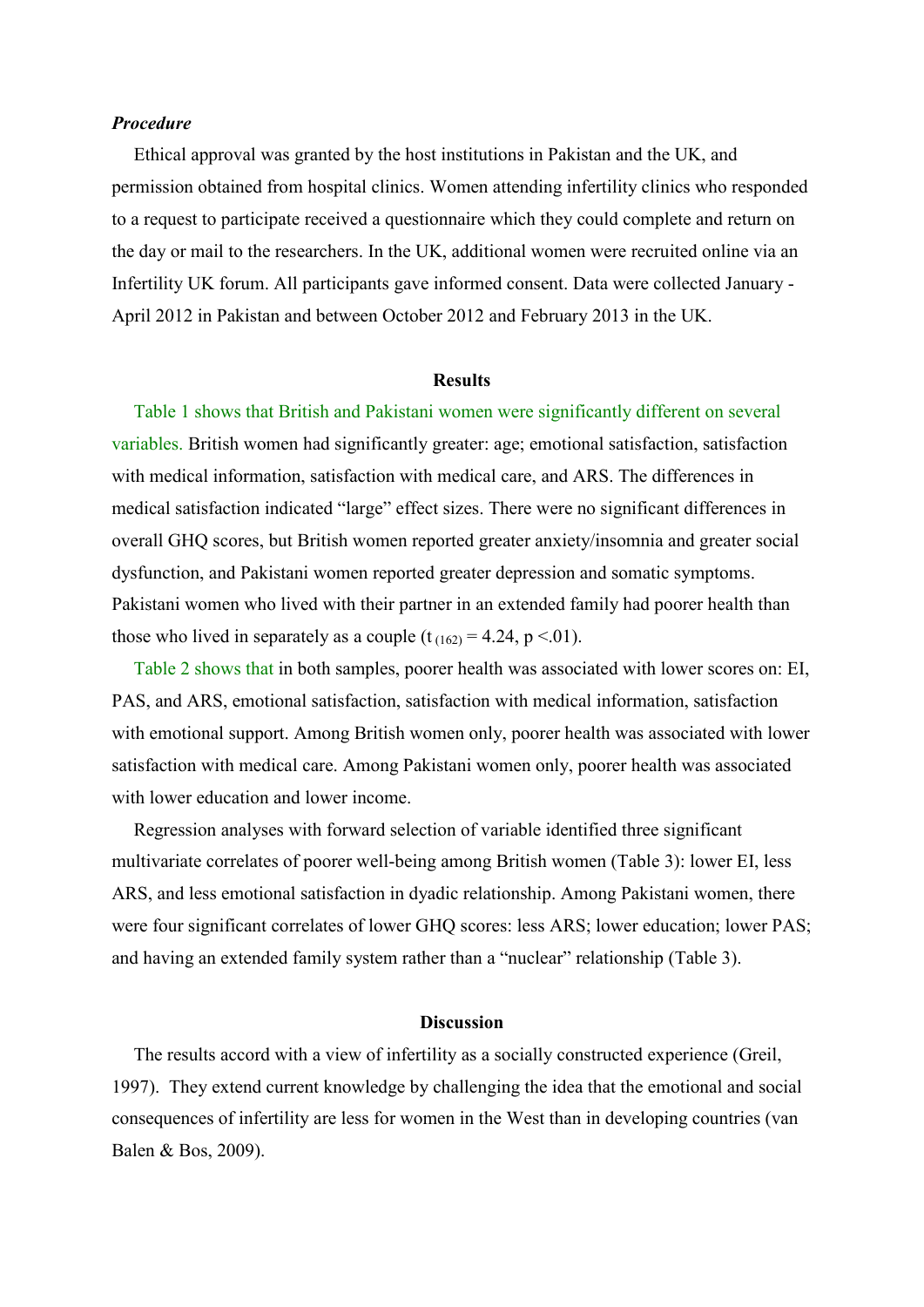Actual received support from women's partners was the only common significant correlate of well-being for British and Pakistani women. In addition, PAS was a significant multivariate correlate of Pakistani women's well-being. Previous work has indicated that social support may have direct and/or indirect effects on well-being in stressful circumstances, including infertility (Mahajan et al., 2009; Martins et al., 2011; Slade et al., 2007).

In both samples, greater EI was a significant bivariate correlate of better GHQ scores, but only among British women was EI a significant multivariate correlate of well-being. EI may enhance capacity to overcome the negative effects of psychological distress related to infertility, and is an important predictor of well-being (Bhullar, Schutte & Malouff, 2012).

Family structure was important among Pakistani women but not British women. Pakistani familes differs from "western" families in various extents, including stronger intergenerational ties and a greater prevalence of "extended" rather "nuclear" family systems: Pakistani women may therefore experience additional family pressures not present for British women (Batool & de Visser, under review; Sultan, 2009).

The association between lower education and poorer well-being among Pakistani women reflects research in Western societies (Drosdzol & Skrzypulec, 2008; Moura-Ramos et al., 2012), and in Pakistan (Sultan & Tahir, 2011). Higher education may give Pakistani women wider social circles, and may allow women to revise life goals when parenthood is not achieved (Moura-Ramos et al., 2012; van Balen & Inhorn, 2002).

Study findings should be interpreted in the light of certain limitations. The generalisability of the findings may be limited by the fact that the sample comprised only treatment-seeking infertile women who volunteered to participate. The cross-sectional design precludes statements about causal associations: prospective longitudinal research could better establish temporal ordering and strengthen such claims. Studies with larger samples may determine whether EI moderates or mediates links from other variables to GHQ scores. Intervention research could establish whether changes in putative predictors affect well-being.

Infertile women's well-being appears to be influenced by individual, interpersonal, and cultural factors. Psychological aspects of infertility should be addressed as part of holistic approaches to the care: health professionals should consider how cultural factors and social support influence infertile women's well-being.

#### **References**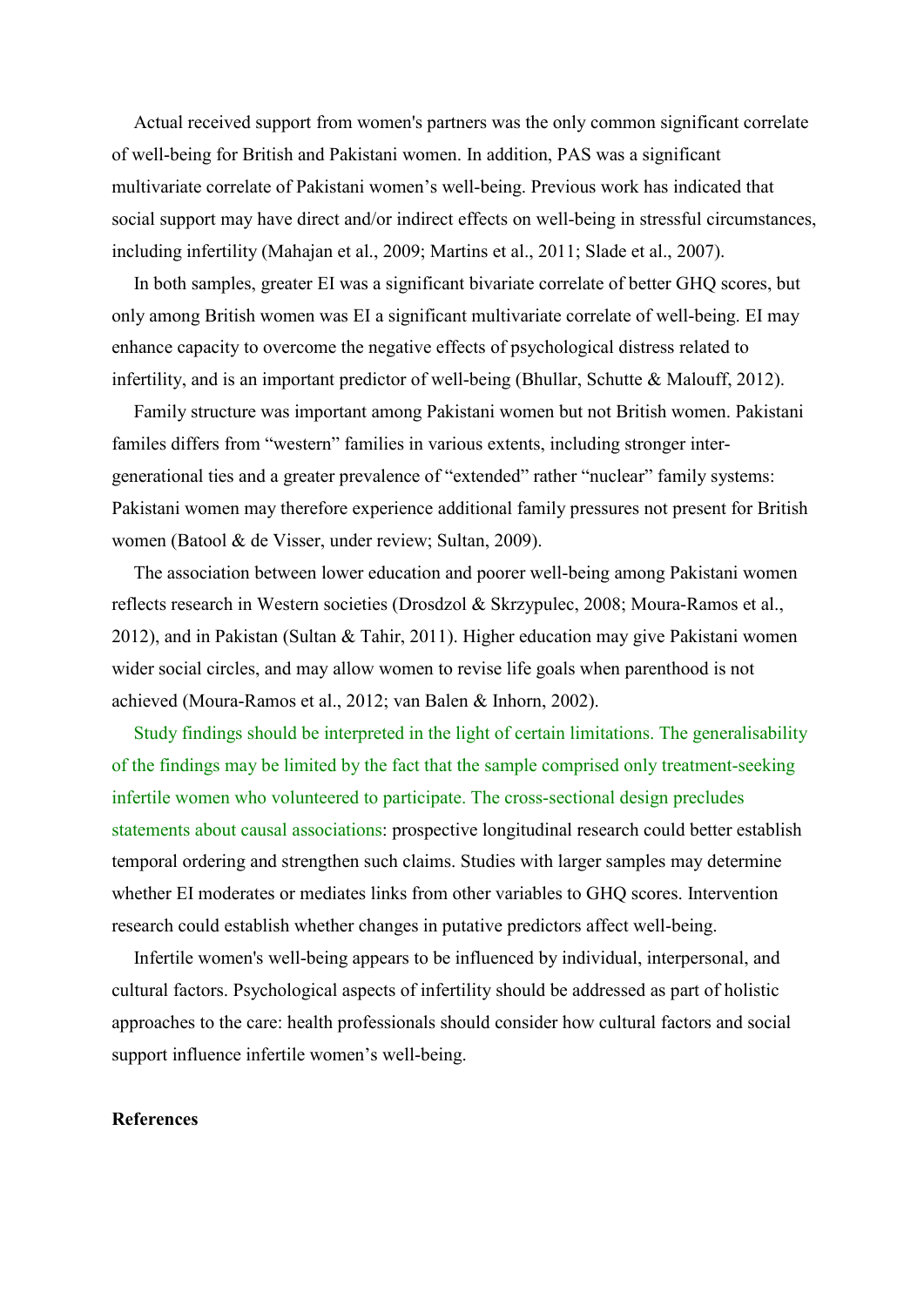- Batool, S.S. & Khalid, R. (2011). Development of indigenous scale of emotional intelligence and evaluation of its psychometric properties. *Pakistan Journal of Social and Clinical Psychology, 9*, 66-72.
- Batool, S. S. & [de Visser R.O.](http://www.ncbi.nlm.nih.gov/pubmed?term=de%20Visser%20RO%5BAuthor%5D&cauthor=true&cauthor_uid=14696708) (2013). The psychosocial impact of infertility in Pakistan and the United Kingdom: A qualitative cross-cultural study. Article under review.
- Bhullar, N., Schutte, N.S. & Malouff, J. M. (2012). Associations of individualistic-collectivistic orientations with emotional intelligence, mental health and satisfaction with life: A tale of two countries. *Individual Differences Research, 10*, 165-175.
- Bos, H.M. W & Van Rooij, F. B. (2007). The influence of social and cultural factors on infertility and new reproductive technologies. *Journal of Psychosomatic Obstetrics & Gynecology*, *28*, 65– 68.
- Burns, L.H. & Covington, S.N. (1999). Psychology of Infertility. In L.H. Burns & S.N. Covington, (Eds.), *Infertility Counseling: A Comprehensive Handbook for Clinicians* (pp. 3-25). Pearl River, NY: Parthenon.
- Drosdzol, A. & Skrzypulec, V. (2008). Quality of life and sexual functioning of Polish infertile couples. *European Journal of Contraception and Reproductive Health Care. 13, 271-281.*
- Goldberg, D. (1978). *The General Health Questionnaire (GHQ-28).* London: GL Assessment.
- Greil, A.L, Slauson-Blevins, K. & McQuillan, J. (2010). The experience of infertility: A review of recent literature. *Sociology of Health and Illness, 32*, 140–162.
- Greil, A.L.( 1997). Infertility and psychological distress: a critical review of the literature. *Social Science & Medicine, 45*, 1679–1704.
- Khodakarami, N., Hashemi, S., Seddigh, S., Hamdiyeh, M. & Taheripanah, R. (2010). Life Experience with Infertility; A phenomenological Study. *Journal of Reproduction and Infertility, 10*, 287-297.
- Klemetti, R., Raitanen, J., Sihvo, S., Saarni, S. & Koponen, P. (2010). Infertility, mental disorders and well-being - a nationwide survey. *Acta Obstetricia et Gynecologica Scandinavica*, 89, 677-682.
- Mahajan, N.N., Turnbull, D.A., Davies, M.J., Jindal, U.N., Briggs, N.E. & Taplin, J.E. (2009). Adjustment to infertility: the role of intrapersonal and interpersonal resources/vulnerabilities. *Human Reproduction, 24*, 906–912.
- Martins, M.V., Peterson, B.D., Almeida, V.M. & Costa, M.E. (2011). Direct and indirect effects of perceived social support on women's infertility-related stress. *Human Reproduction, 26*, 2113– 2121.
- Matthews, G., Zeidner, M., Roberts, R.D. (2004).*Emotional Intelligence: Science and Myth*. USA: Massachusetts Institute of Technology (MIT) Press.
- McDonnell, E.J. (2012) Me, you and us: Intimate relationships and the question of children. *Journal of Sociology, 48, 132-148.*
- Moura-Ramos M., Gameiro, S., Canavarro, M.C., Soares, I, Santos, T.A. (2012).The indirect effect of contextual factors on the emotional distress of infertile couples. *Psychology & Health, 27*, 533-549.
- Richters J., Grulich, A.E., de Visser, R.O., Smith, A.M.A, & Rissel, C.E.(2003).Sex in Australia: sexual and emotional satisfaction in regular relationships and preferred frequency of sex among a representative sample of adults. *Australian & New Zealand Journal of Public Health, 27*, 171-179.
- Schutte, N.S., Malouff, J.M., Hall, L.E., Haggerty, D.J., Cooper, J.T., Golden, C.J. & Dornheim, L. (1998). Development and validation of a measure of emotional intelligence. *Personality and individual Differences*, *25*, 167-177.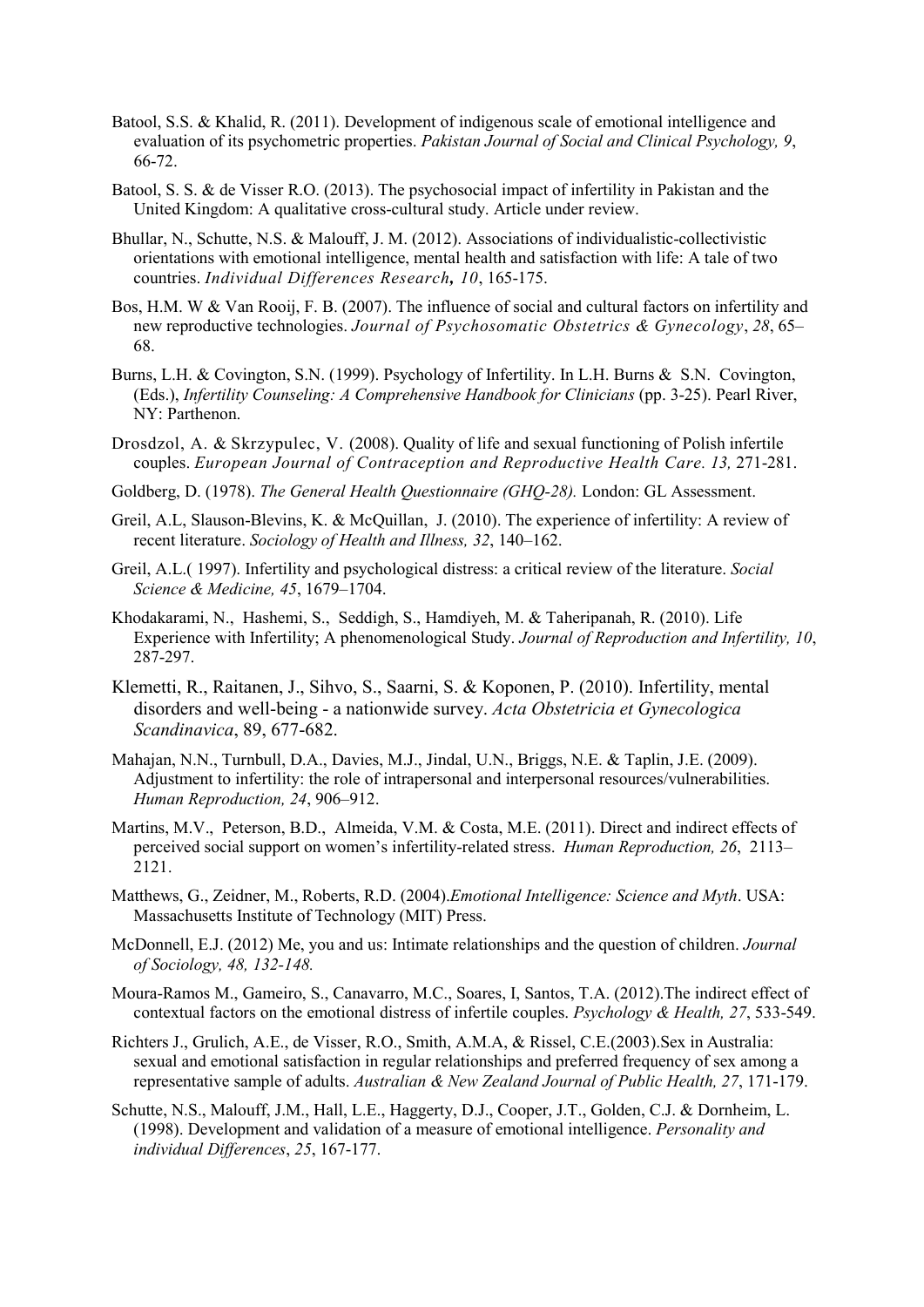- Schwarzer, R. & Schulz, U. (2000). *Berlin Social Support Scales*. Retrieved online from http://userpage.fuberlin.de/~gesund/skalen/Language Selection/Turkish/ [Berlin\\_SocialSupportScales/berlin\\_social\\_support\\_scales.htm](http://userpage.fuberlin.de/%7Egesund/skalen/Language%20_Selection/Turkish/%20Berlin_SocialSupportScales/berlin_social_support_scales.htm)
- Slade, P., O'Neill, C., Simpson, A. J, Lashen, H. (2007).The relationship between perceived stigma, disclosure patterns, support and distress in new attendees at an infertility clinic*. Human Reproduction, 22*, 2309–2317.
- Sultan, S. & Tahir, A. (2011). Psychological consequences of infertility. *Hellenic Journal of Psychology, 8,* 229-224.
- Van Balen, F. & Bos, H. (2009). The social and cultural consequences of being childless in poor– resource areas. *Journal of Obstetrics, Gynaecology & Reproductive Health***,** 1, 106–121.
- van Balen, F. & Inhorn, M.C. (2002). Interpreting infertility: A view from the social sciences. In M.C. Inhorn & F. van Balen (Eds.), *Infertility around the globe: New thinking on childlessness, gender and reproductive technologies* (pp. 3–32). Berkely: University of California Press.
- Verhaak, C.M.*,* Smeenk, J.M., Eugster, A., Van Minnen, A., Kremer, J.A. & Kraaimaat, F.W (2001). Stress and marital satisfaction among women before and after their first cycle of in vitro fertilization and intracytoplasmic sperm injection. *Fertility & Sterility, 76,* 525*–5*31.
- Wang, K., Li, J., Zhang, J.X., Zhang, L., Yu, J., Jiang, P.(2007).Psychological characteristics and marital quality of infertile women registered for in vitro fertilization-intracytoplasmic sperm injection in China. *Fertility and Sterility, 87,* 792–798.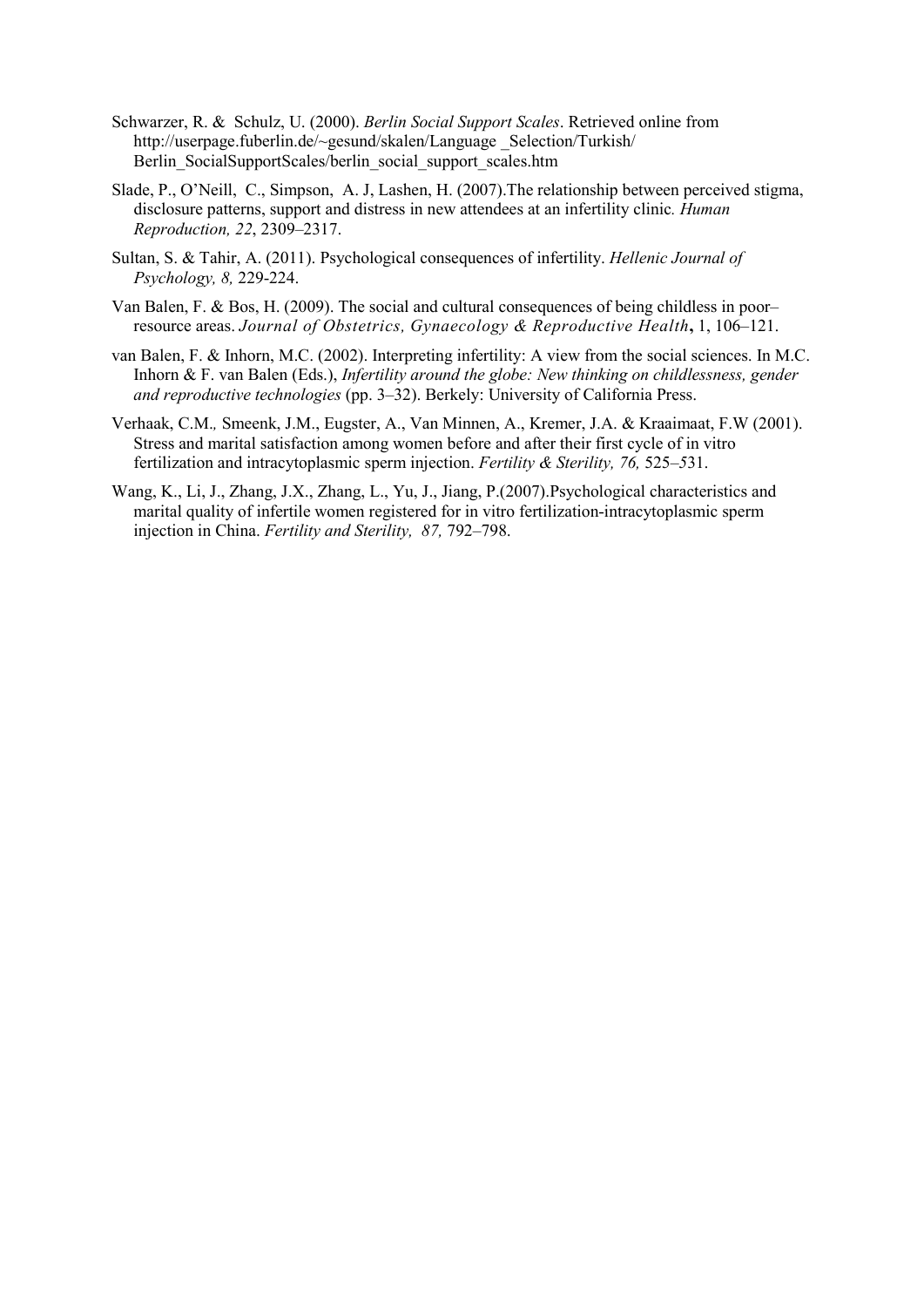|                                                | UK (n=148)     | Pakistani (n=164) |                                |           |  |
|------------------------------------------------|----------------|-------------------|--------------------------------|-----------|--|
|                                                | Mean (SD)      | Mean (SD)         | <b>Differences</b>             | Cohen's d |  |
| Age                                            | 35.61 (5.71)   | 32.51(6.19)       | $t_{(310)} = 4.59$ , p < .01   | 0.52      |  |
| Years since diagnosis                          | 3.28(4.49)     | 3.65(3.25)        | $t_{(282)} = -.79$ , p = .43   | 0.09      |  |
| Relationship duration                          | 7.89(5.02)     | 8.14(4.39)        | $t_{(310)} = -0.45$ , p = .65  | 0.05      |  |
| Emotional satisfaction <sup>a</sup>            | 5.52(1.54)     | 4.88(1.09)        | $t_{(310)} = 4.24$ , p < .01   | 0.48      |  |
| Physical satisfaction <sup>a</sup>             | 5.24(1.68)     | 5.00(.96)         | $t_{(310)} = 1.54$ , p = .12   | 0.17      |  |
| Satisfaction: medical information <sup>a</sup> | 4.98 (1.34)    | 3.52(1.18)        | $t_{(309)}$ = 10.25, p < .01   | 1.60      |  |
| Satisfaction: emotional support <sup>a</sup>   | 3.84(1.39)     | 4.05(.79)         | $t_{(308)} = -1.67$ , p = .10  | 0.19      |  |
| Satisfaction: medical care <sup>a</sup>        | 5.15(1.15)     | 3.77(.91)         | $t_{(310)} = 11.74$ , p < .01  | 1.32      |  |
| Actual received support b                      | 42.27 (12.63)  | 39.55 (9.82)      | $t_{(309)} = 2.13$ , p = 03    | 0.24      |  |
| Perceived available support <sup>c</sup>       | 23.98 (7.52)   | 23.28 (4.63)      | $t_{(310)} = 1.00$ , p = .32   | 0.11      |  |
| Emotional intelligence d                       | 145.24 (13.34) | 148.22 (13.07)    | $t_{(310)} = -1.99$ , p = .05  | $-0.23$   |  |
| GHQ Total <sup>e</sup>                         | 31.95 (16.44)  | 32.99 (14.31)     | $t_{(310)} = -.09$ , p = .55   | $-0.07$   |  |
| Somatic Symptoms <sup>f</sup>                  | 8.18(4.68)     | 9.57(4.10)        | $t_{(310)} = -.2.78$ , p < .01 | $-0.31$   |  |
| Anxiety & Insomnia f                           | 9.77(5.62)     | 8.45(4.08)        | $t_{(310)} = 2.39$ , p = .02   | 0.30      |  |
| Social Dysfunction f                           | 9.12(3.32)     | 8.24(3.31)        | $t_{(310)} = 2.34$ , p = .02   | 0.26      |  |
| Severe Depression f                            | 4.87(5.45)     | 6.72(5.32)        | $t_{(310)} = -3.04$ , p < .01  | $-0.34$   |  |

### **Table 1** Comparison between UK and Pakistani Samples

**notes:** a - range 1-7; b - range 15-60; c - range 8-32; d - range 56-224; e - range 28-112; f - range 7-28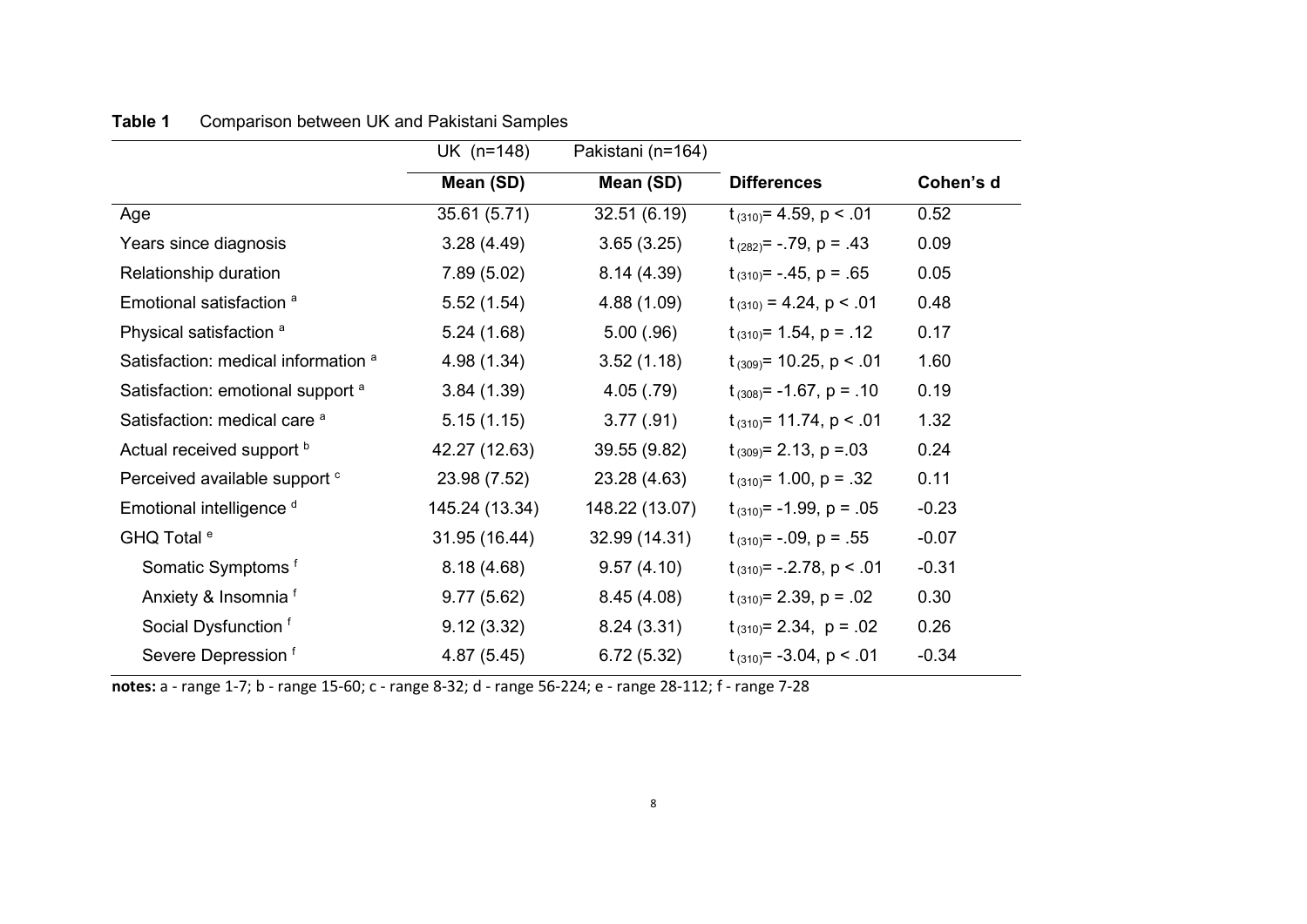| Variables                  |           | $\overline{2}$ | 3                                                                                                                                                     | 4                 | 5                                                                                                   | 6                                                                                                           |           | 8                                                                                        | 9                   | 10        | 11                            | 12                                                           | 13                | 14                   |
|----------------------------|-----------|----------------|-------------------------------------------------------------------------------------------------------------------------------------------------------|-------------------|-----------------------------------------------------------------------------------------------------|-------------------------------------------------------------------------------------------------------------|-----------|------------------------------------------------------------------------------------------|---------------------|-----------|-------------------------------|--------------------------------------------------------------|-------------------|----------------------|
| 1. Age                     |           | $r = 33$       | $r = 20$                                                                                                                                              | $r = 43$          |                                                                                                     | $r = 0.34$ $r = -0.19$ $r = -0.37$ $r = -0.13$ $r = -0.18$                                                  |           |                                                                                          |                     | $r = -21$ | $r = -06$                     | $r = -0.19$                                                  | $r = -0.16$       | $r = 06$             |
|                            |           | p < .01        | $p = 01$                                                                                                                                              | p < .01           | p < .01                                                                                             | $p = 0.02$                                                                                                  |           | $p < .01$ $p = .11$                                                                      | $p = 0.03$          | $p = 01$  | $p = 48$                      | $p = 0.02$                                                   | $p = 06$          | $p = 45$             |
| 2. Education               | $r = 34$  |                | $r = 20$                                                                                                                                              | $r = 0.04$        | $r = 0.03$                                                                                          | $r = 11$                                                                                                    |           | $r = -01$ $r = -02$                                                                      | $r = -02$           | $r = -06$ | $r = 26$                      | $r = 0.03$                                                   | $r = 0.054$       | $r = -0.14$          |
|                            | p < .01   |                | $p = 01$                                                                                                                                              | $p = 66$          | $p = 74$                                                                                            | $p = 18$                                                                                                    |           | $p = .89$ $p = .79$                                                                      | $p = 79$            | $p = 50$  | p < 01                        | $p = 68$                                                     | $p = 51$          | $p = 12$             |
| 3. Annual Income           | $r = .42$ | $r = .76$      |                                                                                                                                                       | $r = -04$         | $r = .07$                                                                                           | $r = .18$                                                                                                   |           | $r = .07$ $r = -.03$ $r = .02$                                                           |                     | $r = .00$ | $r = .14$                     | $r = .00$                                                    | $r = .06$         | $r = .01$            |
|                            | p < .01   | p < 0.01       |                                                                                                                                                       | $p = 65$          | $p = 39$                                                                                            |                                                                                                             |           | $p = .03$ $p = .42$ $p = .69$ $p = .85$ $p = .99$ $p = .09$ $p = .97$ $p = .48$          |                     |           |                               |                                                              |                   | $p = .89$            |
| 4. Years since diagnosed   | $r = .70$ | $r = .23$      | $r = .33$                                                                                                                                             | $\sim$            |                                                                                                     | $r = .56$ $r = -.17$ $r = -.15$ $r = -.38$ $r = -.30$ $r = -.32$ $r = .04$ $r = -.26$ $r = -.28$ $r = -.05$ |           |                                                                                          |                     |           |                               |                                                              |                   |                      |
|                            | p < .01   | p < 01         | p < .01                                                                                                                                               |                   |                                                                                                     | $p < .01$ $p = .04$ $p = .09$ $p < .01$ $p < .01$ $p < .01$ $p = .68$                                       |           |                                                                                          |                     |           |                               |                                                              | $p < 01$ $p < 01$ | $p = .58$            |
| 5. Relationship Duration   | $r = 71$  | $r = .05$      |                                                                                                                                                       | $r = 18$ $r = 82$ | <b>Contract Contract</b>                                                                            |                                                                                                             |           | $r = -03$ $r = -15$ $r = -18$ $r = -15$ $r = -25$ $r = 09$ $r = -22$ $r = -21$ $r = -12$ |                     |           |                               |                                                              |                   |                      |
|                            | p < 0.01  |                | $p = .52$ $p = .02$ $p < .01$                                                                                                                         |                   |                                                                                                     |                                                                                                             |           | $p = .70$ $p = .06$ $p = .03$ $p = .06$                                                  |                     |           | $p < 01$ $p = 0.29$           | p < 01                                                       | p < 01            | $p = .13$            |
| 6. Emotional Satisfaction  |           |                | $r = -.45$ $r = -.01$ $r = -.08$ $r = -.31$ $r = -.47$ -                                                                                              |                   |                                                                                                     |                                                                                                             |           | $r = .80$ $r = .30$                                                                      | $r = .35$           | $r = .16$ | $r = .45$                     | $r = .27$                                                    |                   | $r = .27$ $r = -.44$ |
|                            |           |                | $p < .01$ $p = .89$ $p = .31$ $p < .01$ $p < .01$                                                                                                     |                   |                                                                                                     |                                                                                                             |           | $p < .01$ $p < .01$ $p < .01$ $p = .05$ $p < .01$                                        |                     |           |                               | p < 01                                                       | p < 01            | p < 0.01             |
| 7. Physical Satisfaction   |           |                | $r = -.30$ $r = -.00$ $r = -.14$ $r = -.28$ $r = -.44$ $r = .62$ -                                                                                    |                   |                                                                                                     |                                                                                                             |           |                                                                                          | $r = .19$ $r = .35$ |           | $r = .15$ $r = .47$ $r = .42$ |                                                              | $r = .39$         | $r = -.43$           |
|                            |           |                | $p < .01$ $p = .96$ $p = .07$ $p < .01$ $p < .01$ $p < .01$                                                                                           |                   |                                                                                                     |                                                                                                             |           |                                                                                          |                     |           |                               | $p = .02$ $p < .01$ $p = .06$ $p < .01$ $p < .01$ $p < .01$  |                   | p < .01              |
| 8. Satisfaction: Medical   |           |                | $r = .04$ $r = .46$ $r = .39$ $r = .05$ $r = -.10$ $r = .21$ $r = .13$ -                                                                              |                   |                                                                                                     |                                                                                                             |           |                                                                                          |                     |           |                               | $r = .52$ $r = .70$ $r = .18$ $r = .28$ $r = .37$ $r = -.25$ |                   |                      |
| Information                | $p = .64$ | p < .01        |                                                                                                                                                       |                   | $p < .01$ $p = .55$ $p = .19$                                                                       | p < 01                                                                                                      | $p = .09$ |                                                                                          |                     |           | $p < .01$ $p < .01$ $p = .03$ | p < 01                                                       | p < .01           | p <.01               |
| 9. Satisfaction: Emotional |           |                | $r = -07$ $r = 0.21$ $r = 0.16$ $r = -0.10$ $r = 0.17$ $r = 0.06$ $r = 0.28$ -                                                                        |                   |                                                                                                     |                                                                                                             |           |                                                                                          |                     |           | $r = .52$ $r = .31$           | $r = .16$ $r = .08$ $r = -.21$                               |                   |                      |
| Support                    | $p = .39$ | p <.01         |                                                                                                                                                       |                   | $p = .04$ $p = .22$ $p = .09$ $p = .03$                                                             |                                                                                                             |           | $p = .47 p < .01$                                                                        |                     |           | $p < .01$ $p < .01$ $p = .05$ |                                                              | $p = .31$         | $p = .01$            |
| 10. Satisfaction: Medical  | $r = .02$ | $r = 22$       |                                                                                                                                                       |                   | $r = .27$ $r = -.02$ $r = -.06$ $r = .21$                                                           |                                                                                                             |           | $r = .23$ $r = .31$ $r = .27$                                                            |                     | $\sim$    |                               | $r = .17$ $r = .31$                                          | $r = .38$         | $r = -.19$           |
| Care                       | $p = .80$ | p <.01         |                                                                                                                                                       |                   | $p < 01$ $p = .85$ $p = .47$ $p < 01$                                                               |                                                                                                             |           | $p < 01$ $p < 01$ $p < 01$                                                               |                     |           |                               | $p = .04$ $p < .01$                                          | p < .01           | $p = .02$            |
| 11. Emotional Intelligence | $r = .18$ | $r = .25$      |                                                                                                                                                       |                   | $r = .26$ $r = .06$ $r = .06$ $r = .21$                                                             |                                                                                                             |           | $r = .02 \quad r = .33$                                                                  | $r = .38$           | $r = .22$ | $\sim$                        | $r = .19$ $r = .22$                                          |                   | $r = -.61$           |
|                            | $p = .02$ | p < .01        |                                                                                                                                                       |                   | $p < .01$ $p = .44$ $p = .46$ $p < .01$ $p = .75$ $p < .01$ $p < .01$                               |                                                                                                             |           |                                                                                          |                     | p < 01    |                               | $p = .02$                                                    | p < 01            | p < .01              |
| <b>12. PAS</b>             | $r = .18$ | $r = .31$      |                                                                                                                                                       |                   | $r = .35$ $r = .16$ $r = .08$ $r = .13$ $r = -.02$ $r = .30$                                        |                                                                                                             |           |                                                                                          | $r = .17$ $r = .05$ |           | $r = .44$                     | $\sim 100$                                                   |                   | $r = .74$ $r = -.33$ |
|                            | $p = .02$ | p < .01        |                                                                                                                                                       |                   | $p < .01$ $p = .06$ $p = .29$ $p = .10$ $p = .75$ $p < .01$ $p = .03$ $p = .49$                     |                                                                                                             |           |                                                                                          |                     |           | n < .01                       |                                                              | p < .01           | p < .01              |
| <b>13. ARS</b>             | $r = .09$ | $r = .26$      |                                                                                                                                                       |                   | $r = .28$ $r = .08$ $r = .02$ $r = .27$ $r = .07$ $r = .45$ $r = .22$                               |                                                                                                             |           |                                                                                          |                     | $r = .11$ |                               | $r = .46$ $r = .56$                                          | $\sim$ $^{-1}$    | $r = -.40$           |
|                            | $p = .21$ | p < 0.01       |                                                                                                                                                       |                   | $p < .01$ $p = .32$ $p = .85$ $p < .01$ $p = .40$ $p < .01$ $p < .01$ $p = .15$ $p < .01$ $p < .01$ |                                                                                                             |           |                                                                                          |                     |           |                               |                                                              |                   | p < 0.01             |
| 14. General Health         |           |                | $r = -07$ $r = -0.41$ $r = -0.39$ $r = 0.02$ $r = 0.05$ $r = -0.25$ $r = 0.01$ $r = -0.39$ $r = -0.25$ $r = 0.13$ $r = -0.49$ $r = -0.49$ $r = -0.51$ |                   |                                                                                                     |                                                                                                             |           |                                                                                          |                     |           |                               |                                                              |                   | $\sim 100$           |
|                            |           |                | $p = .36$ $p < .01$ $p < .01$ $p = .79$ $p = .54$ $p < .01$ $p = .90$ $p < .01$ $p < .01$ $p = .11$ $p < .01$ $p < .01$ $p < .01$                     |                   |                                                                                                     |                                                                                                             |           |                                                                                          |                     |           |                               |                                                              |                   |                      |

**Table 2** Correlations between Study Variables for UK Sample (n= 148; above diagonal) and Pakistani Sample (n= 164; below diagonal)

PAS = Perceived Available Support; ARS = Actual Received Support